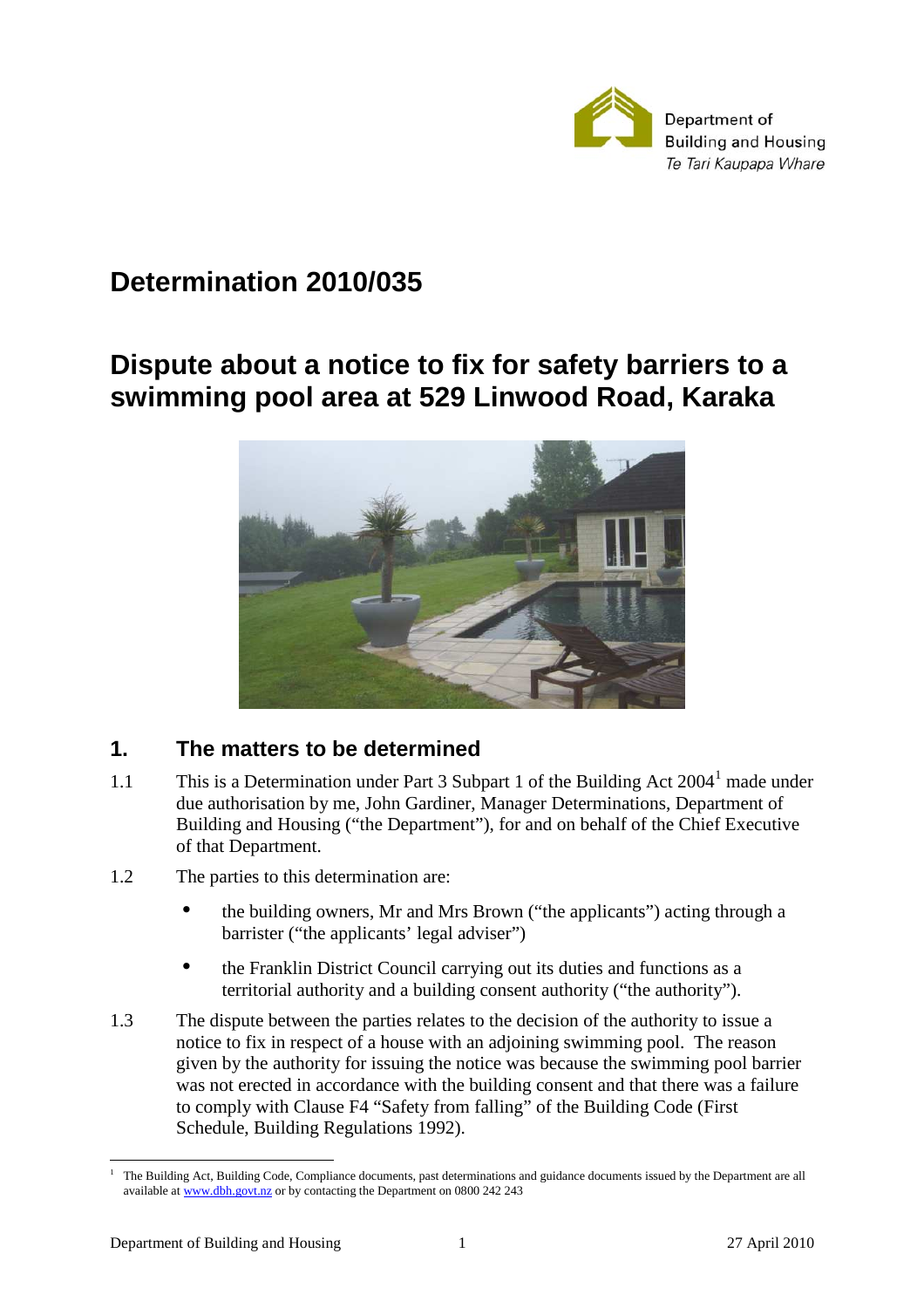- 1.4 I therefore take the view that the matter for determination<sup>2</sup> is whether the decision of the authority to issue the notice to fix was correct. In order to determine this matter I must consider whether the pool barriers as constructed and the lack of a barrier at the top of a set of two retaining walls complies with Clause F4 of the Building Code.
- 1.5 In making my decision I have considered the submissions of the parties and the other evidence in this matter. In making my decision I have not considered any other aspects of the Building Acts or of the Building Code.
- 1.6 In this determination, for the purposes of discussing the legislation, compliance documents, and standards relevant to this determination, I will refer to the following:
	- The Building Act 2004 ("the current Act")
	- The Building Act 1991 ("the former Act")
	- Clause F4 "Safety from Falling" of the Building Code, with its clauses referred to as Clauses
	- The Fencing of Swimming Pools Act 1987 ("the FOSP Act")
	- The Schedule to the FOSP Act ("the Schedule")
	- New Zealand Standard NZS 8500: 2006 "Safety Barriers and Fences around Swimming Pools, Spas and Hot Tubs".
- 1.7 The relevant parts of this legislation and documentation that applies in this determination are included in Appendix A.

# **2. The background**

- 2.1 On 29 April 2003 the authority issued a building consent (number 48266) under the former Act for a house that included a swimming pool, based on a certificate provided by a building certifier.
- 2.2 The building certifier carried out various inspections of the building work, but these did not apparently include the swimming pool area.
- 2.3 On 8 July 2005, the building certifier wrote to the then owners informing them that, as the building certifier was no longer able to continue certifying building work, the inspection records for the building project had been passed onto the authority. The owners were advised to contact the authority and request that further inspections take place.
- 2.4 On 7 January 2009, the authority carried out an inspection regarding the barriers surrounding the swimming pool. I am not aware of why there was such a delay between the advice given by the building certifier regarding inspections and the date when an inspection was actually undertaken by the authority. I note that the applicants were in possession of the property when the inspection was made.
- 2.5 The notes relating to the authority's inspection stated 'Fence completely missing not as building consent plans'. There was also a query regarding the secure latching and hinging of the doors in the walls of the building adjoining the pool area. The authority issued a notice to fix dated 12 January 2009 to the applicants. The notice stated:

 $\overline{a}$  $2$  In terms of section 177(b)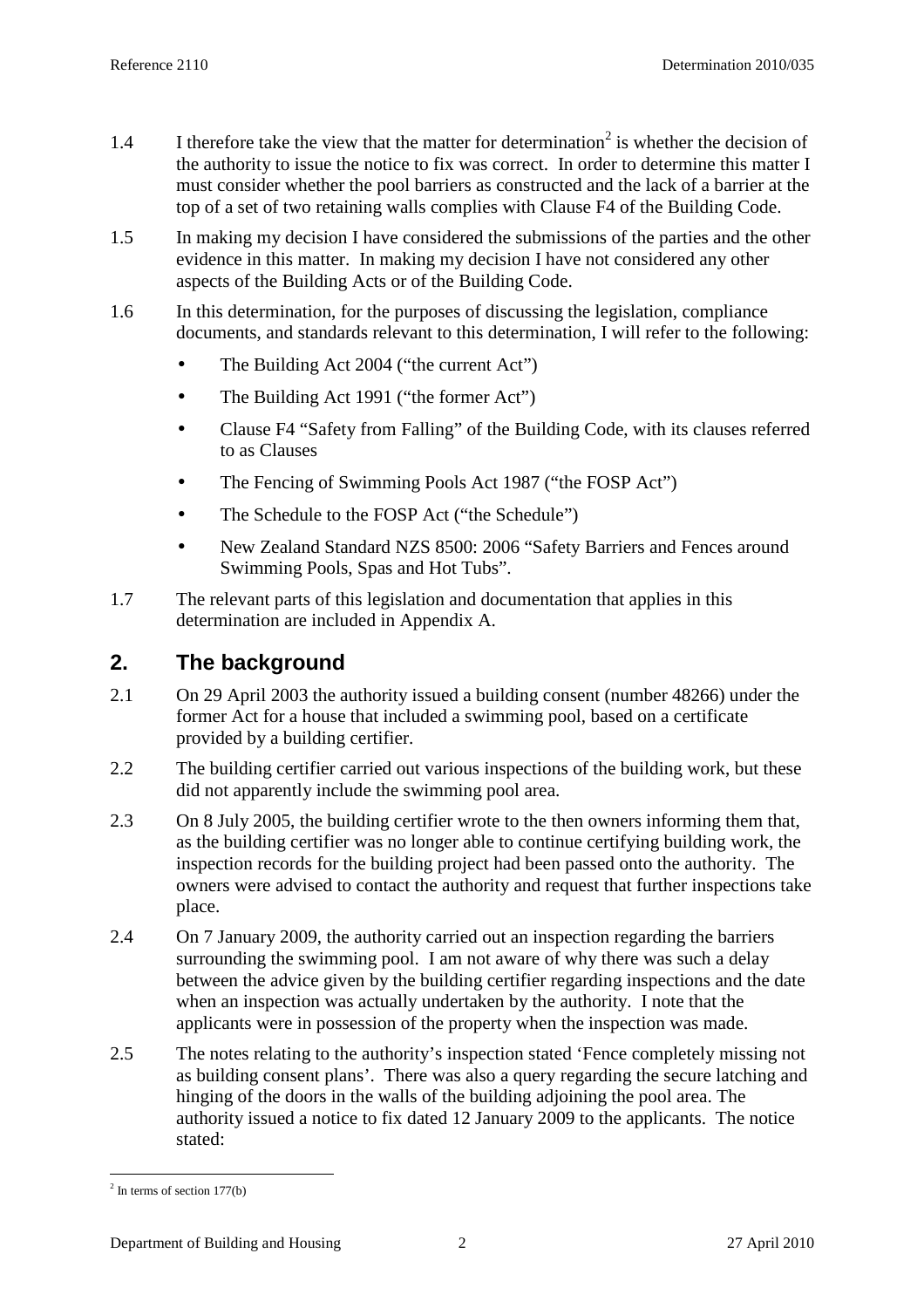#### **Particulars of contravention or non-compliance**

- Failure to comply with Section 40 of the Building Act 2004 in that the fence to the swimming pool has not been erected in accordance with Building Consent No. 48266.
- Failure to comply with Clause F4 of the NZ Building Code.

### **To remedy the contravention or non-compliance you must:**

- Erect a complying pool fence on the eastern side of the immediate pool area as per the Building Consent drawings.
- 2.6 The application for a determination was received by the Department on 14 August 2009. However the balance of the relevant information was not received until late October 2009.

# **3. The pool barriers**

3.1 The relevant parts of the house and the swimming pool as set out in the consented drawings are shown in Figure 1.



**Figure 1: The house and swimming pool as consented**.

- 3.2 The pool area as constructed is shown on Figure 2. The pool area has been extended in a northwest direction to form a grassed area extending some 12.5 metres from the edge of the pool. The longitudinal perimeter is 57 metres long and is retained by what is referred to as a 'ha-ha'.
- 3.3 The ha-ha is formed from two timber-framed retaining walls constructed one above the other. The upper wall has an average height of 800mm and a maximum height of 1000mm. The lower wall, which retains a platform 800mm wide, has an average height of 700mm and a maximum height of 1400mm for some 8 metres of its length. The lower wall is also protected by an electrified wire that is supported on metal brackets projecting from the face of the wall. There is no protective barrier constructed at the top of the upper retaining wall and a farm gate adjoins one end of the ha-ha. A section through the retaining walls is shown in Figure 3.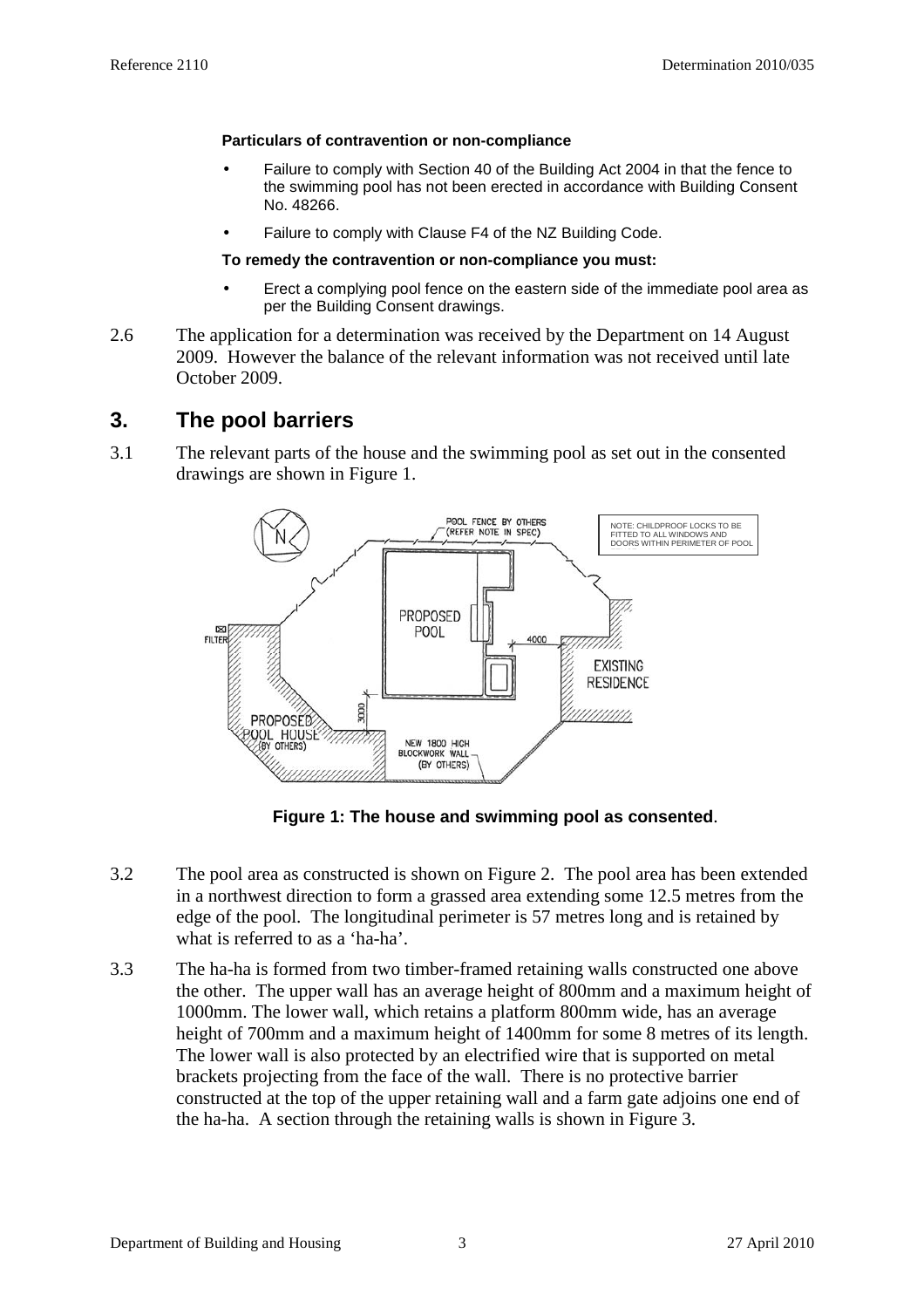#### Reference 2110 Determination 2010/035



**Figure 2: The house and swimming pool as constructed** 



**Figure 3: Section though the ha-ha** 

- 3.4 The remaining boundaries of the pool area are enclosed by three sets of proprietary vertical metal rail pool fencing, each containing a matching pool gate, and I note that one of these gates is no longer self-closing. There is no dispute that these particular barriers, with the exception of the one gate, comply with Clause F4.
- 3.5 The external walls of the house, which form part of the pool barriers, include two single hinged doors, two pairs of hinged doors, and two sets of four-leaf sliding/folding doors. The doors are lockable but none are self closing. In addition, some of the door locks are situated less than 1500mm above the finished floor level.

# **4. The submissions**

- 4.1 In its application to the Department, the applicants noted that the determination related to the two matters set out in the notice to fix.
- 4.2 The applicants supplied copies of the notice to fix and a photograph showing the haha elevation.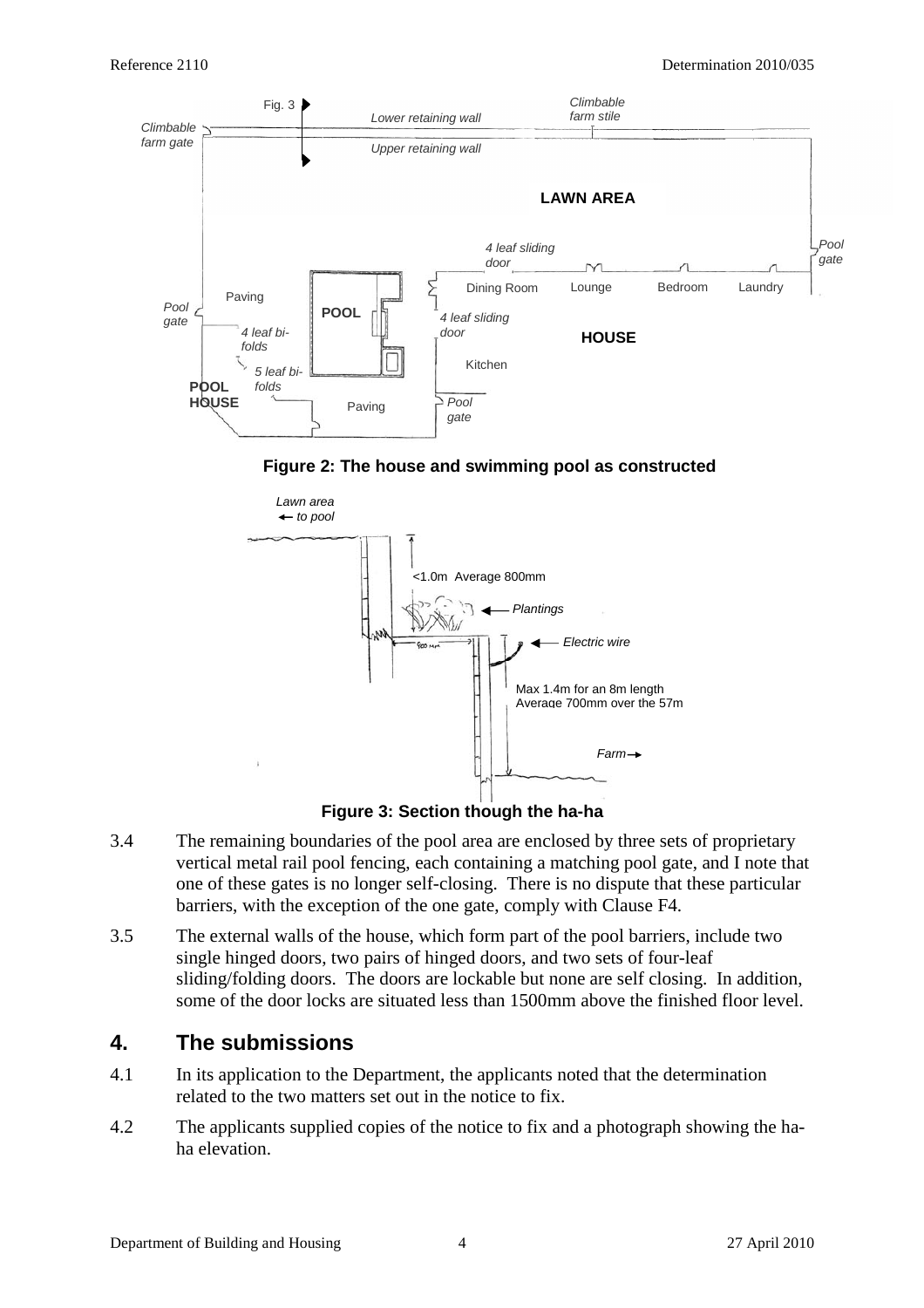- 4.3 In an email to the Department dated 8 October 2009, the authority noted that the only issue was 'the interpretation of F4/AS1 Fencing and Swimming Pools or safety from falling over [1 metre]'. As the building consent was for the pool and other work, and as the inspections had been undertaken by the building certifier, the authority did not wish to issue a code compliance certificate or a certificate of acceptance.
- 4.4 The authority supplied copies of:
	- the plans and consent documentation relating to the pool
	- the notice to fix
	- the building certifier's documentation and the authority's inspection documents
	- a set of photographs showing aspects of the pool area.
- 4.5 The draft determination was sent to the parties for comment on 26 January 2010. The authority accepted the draft without comment. The applicants declined to comment despite being given an extended period in which to do so.

# **5. The on-site verification**

- 5.1 I engaged an independent person to visit the site to verify the configuration of the pool barriers that are subject to this determination, including the description of the construction of the various barriers, gates, and the ha-ha. With regard to the barriers, it was noted that:
	- one pool gate was no longer self-closing
	- the doors from the house opening onto the pool area did not have self closers, and though all the doors were lockable, some of the door locks were less than 1500mm above the finished floor level
	- a farm gate adjoining one end of the ha-ha could allow climbing access to the pool area from the bottom of the retaining walls, providing a means to circumnavigate the ha-ha
	- although the electric fence to the ha-ha provided some deterrence it could be switched off.
- 5.2 It was also observed that the property was a large one set in a rural environment that had electronic gates for access, and plenty of areas beyond the pool that children could frequent.

# **6. The FOSP Act considerations**

## **The relationship between the FOSP Act and the Building Code**

6.1 I accept that I have no jurisdiction under the FOSP Act, but I note that it does not specifically require that fencing (including gates and doors) must comply with the Schedule. What is required under section 8(1) of the FOSP Act is that fencing must comply with the Building Code subject to any exemption granted under section 6 of the FOSP Act. The FOSP Act also provides in effect that fencing complying with the Schedule is deemed to comply with the Building Code. Exemptions granted under section 6 of the FOSP Act are exemptions 'from some or all of the requirements' of' the FOSP Act.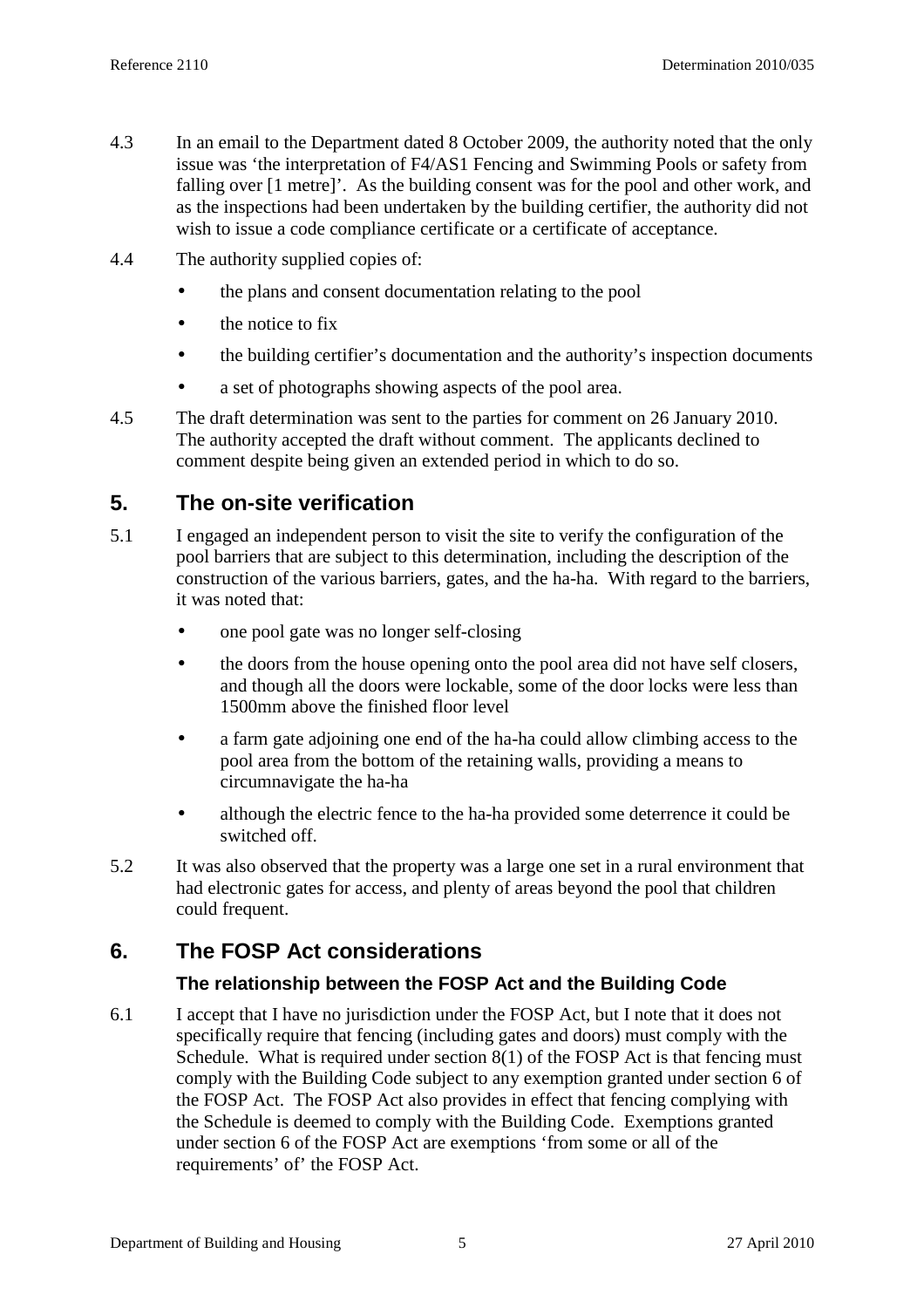6.2 In a case considered by the High Court<sup>3</sup>, the Court held:

Under the Schedule to the [FOSP] Act for gates and doors in buildings forming part of the fence, the requirements of clauses 8 to 10 apply unless and to the extent they are exempted and the required locking device is fitted. There is no specific exemption under the Schedule for sliding doors. All doors are treated alike and may be subject to exemption under clause 11.

6.3 Sections 22 and 23 of the Building Act provide, in effect, that building work complying with a compliance document must be accepted as complying with the relevant provision of the Building Code; however that is not the only means of establishing compliance. Accordingly, if pool fencing complies with the Building Code, then it complies with the requirements of the FOSP Act even if it does not comply with the Schedule. In that case there would be no need for an exemption under section 6 of the FOSP Act.

## **Exemption under the FOSP Act**

- 6.4 An exemption from clause 11 of the Schedule can be granted if the authority is satisfied that compliance with clauses 8 to 10 of the Schedule is 'impossible, unreasonable, or in breach of any other Act…'. The FOSP Act provides that an authority has a general power of exemption under section 6, provided that such an exemption 'would not significantly increase danger to young children' and section 6(2) allows the authority to impose conditions.
- 6.5 I repeat that, as I have no jurisdiction under the FOSP Act, the above remarks are not binding.

# **7. Discussion**

# **Safety from falling**

- 7.1 The various barriers, including the doors forming a part of the pool barrier, are new building work and must comply with Clause F4 of the Building Code. In this respect, the ha-ha construction must also be code-compliant as to protection from falling as well as affording protection to children under 6 years of age who may otherwise enter the pool area unaccompanied.
- 7.2 Ignoring the platform that is formed at the top of the lower of the two retaining walls, the total fall height from the lawn level to the foot of the lower wall would be in the region of some 2 metres. The maximum fall height from the platform to the foot of the lower wall is a maximum of 1400mm. So both this height and the total fall height exceed the 1000mm requirement of Clause F4. However, the upper wall has a fall height onto the landing within the limits set out in that clause.
- 7.3 In Determination 2008/81, I referred to a court case<sup>4</sup> that concerned a platform that was built adjacent to cliffs that were in the order of 30 metres high and with a slope variously described as either 42 degrees or between 45 and 50 degrees. As described in the judgment:

Subsequently, [the Defendant] built two further retaining walls in front of the platform and has built up the soil level immediately below the front of the platform to 0.8 metres in the hope that it now complies with the minimum fall requirements.

 $\overline{a}$ <sup>3</sup> Waitakere City Council v Hickman 1/10/2004, Randerson J, HC Auckland CIV 2003-404-7266

<sup>4</sup> Gisborne District Council v Neil Weatherhead and Sharon Margaret Dunn 29/5/98, Judge Frater DC Gisborne CRN7016006603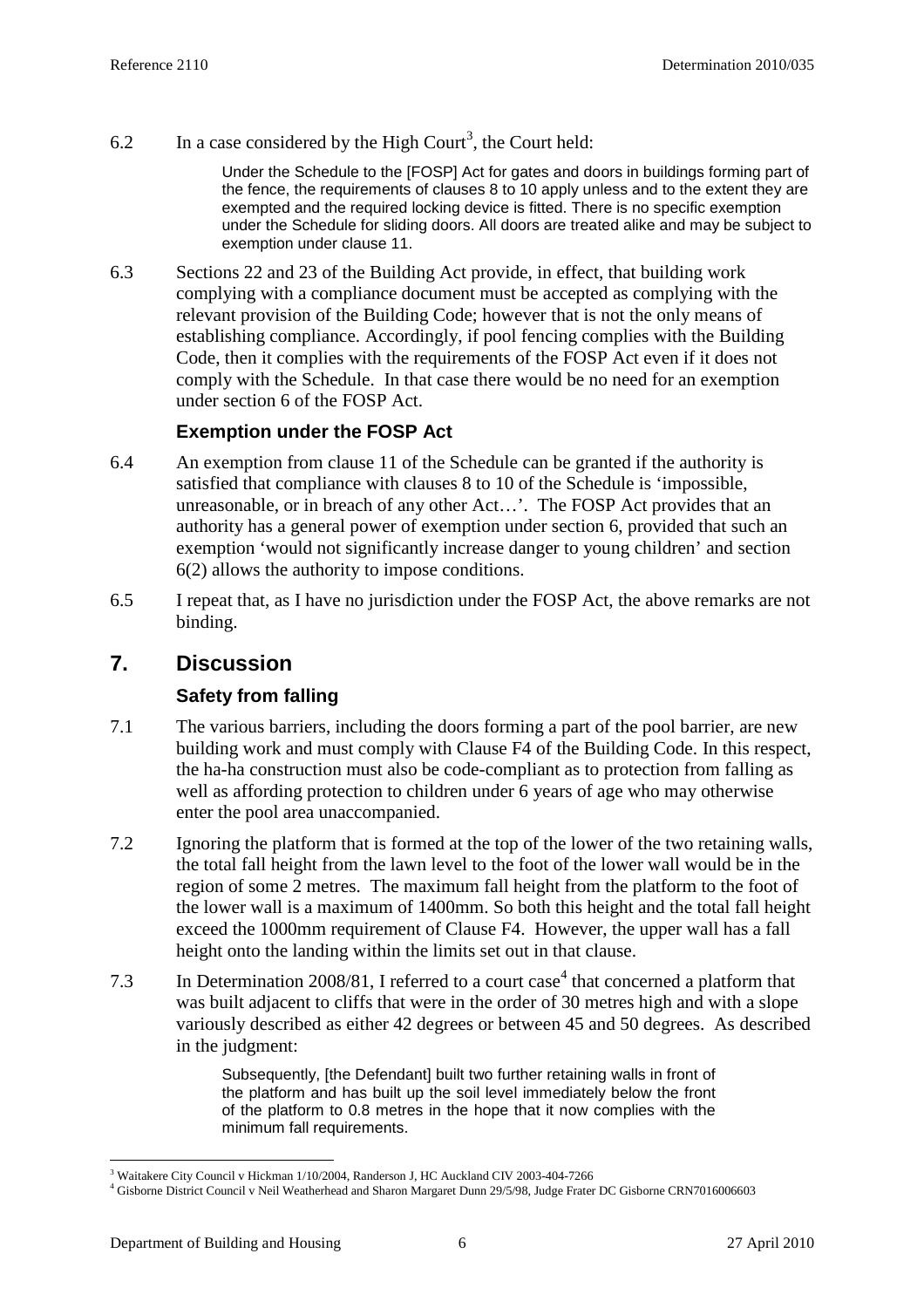The District Court held the view that this did not nor never did comply and went on to say:

. . . Secondly, it seems to me that the slope of the cliff face is such that if anyone fell from the platform or the handrail level they would be unlikely to fall neatly and directly into the small space of less than 1 metre between the edge of the platform and the outer retaining wall The more likely scenario is that they would fall down the hillside onto the rocks below.

- 7.4 In Determination 2008/81, I accepted that the 600 to 800mm dimension from the edge of a deck to the top of a 45 degree retaining wall was insufficient for the deck to comply with Clause F4.3.1, unless it was provided with an adequate barrier.
- 7.5 In the current situation the landing space is 800mm wide and the wall faces are vertical. Therefore, in accordance with my findings in Determination 2008/81, I consider that the landing width is not adequate to arrest a fall from the lawn level to the base of the lower retaining wall. Accordingly, I am of the opinion that an adequate barrier must be constructed at the lawn level for the requirements of Clause F4.3.1 to be met.

# **The fenced-in pool area**

- 7.6 The Building Code refers to 'the immediate pool area', in clause F4.3.4(f), and 'the immediate pool surround', in clause F4.3.5(a), but does not give definitions of those terms. In addition, section 2 of the FSOP Act defines 'the immediate pool area' as meaning 'the land in or on which the pool is situated and so much of the surrounding area as is used for activities or purposes carried out in conjunction with the use of the pool'. That term was considered in a previous court case<sup>5</sup> and I consider that the following extracts from that decision are relevant to this determination:
	- [29]
		- e) . . .There must be sufficiently close nexus between the activity or purpose and the use of the pool.
		- f) Whether an activity or association is sufficiently connected with the use of the pool is a matter of degree. Activities which are carried on independently of the use of the pool or which have only a remote or indirect association with the use of the pool are to be excluded from the immediate pool area which must be fenced. Examples of activities which would not usually be regarded as being carried on in conjunction with the use of the pool include clothes lines, vegetable gardens, vehicle or pedestrian access ways, and planting for landscape purposes.
		- g) On the other hand, there are activities which would ordinarily qualify as being carried on in conjunction with the use of the pool. Examples include the use of pool furniture, changing sheds, pumps or pool maintenance equipment, sunbathing areas, and diving boards or other pool equipment.
	- [34]

…It is not possible to define with precision the width (say in metres) of the immediate pool area. The width will depend upon the circumstances of each case. The further away one moves from the edge of the pool, the less likely it will be that an associated activity or purpose can be properly be said to be carried on "in conjunction with" the use of the pool and the less likely it is that the activity will be

 $\overline{a}$ 

<sup>5</sup> Waitakere City Council v Hickman 1/10/2004, Randerson J, HC Auckland CIV 2003-404-7266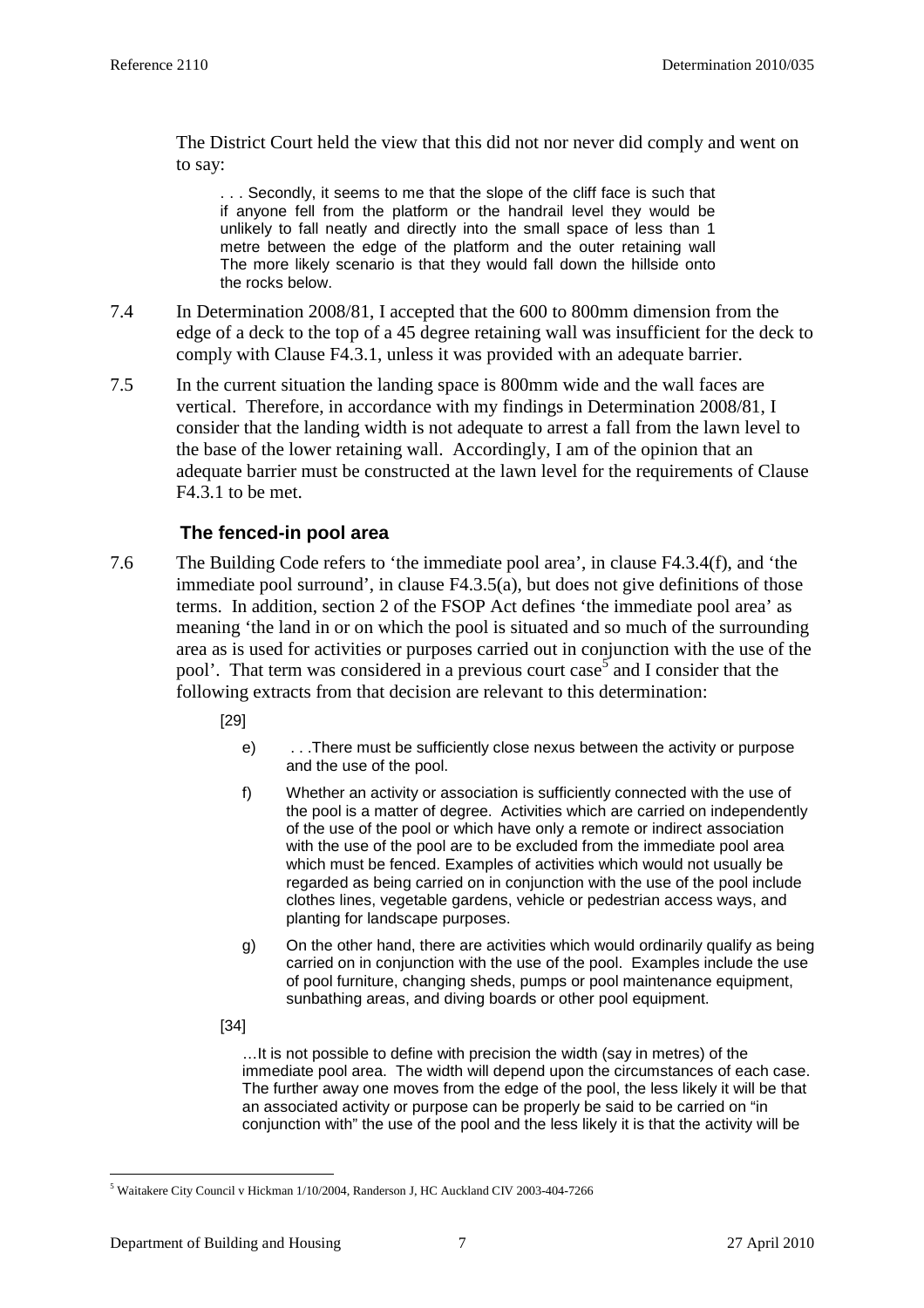in sufficient proximity to the pool to be properly regarded as within the "immediate" pool area.

7.7 In Determination 2003/6, the Building Industry Authority (the predecessor to the Department) took the view that:

> …the term "immediate pool surround" in the building code means an area around the pool into which it would be unsafe for young children to go unless someone able to protect them is also in the same area.

- 7.8 I consider it appropriate to apply this approach to this case.
- 7.9 From the dimensions provided by the expert, and making a comparison with the original consented plans, I note that there is approximately  $765\text{m}^2$  of additional grassed areas within the pool area. This lawn comprises a relatively large level surface that can accommodate a variety of activities that would not be considered as being carried on 'in conjunction with the use of the pool'. Based on this factor, the size of the area, and the distance of the perimeter from the pool edge, I am of the opinion that the tests for compliance as set out in the Hickman decision and the previous relevant determination decisions regarding the "immediate pool surround" requirements, have not been met.
- 7.10 In addition, there are two external access ways leading to the external doors of the property that pass through the pool area. Again, this situation does not qualify as an 'immediate pool area' as defined in the Hickman decision. Also, as set out in section 2.9 of NZS 8500, 'access to the house from outside the property shall not be through the pool area'. These are further considerations that confirm my opinion that the pool area does not meet the necessary compliance requirements in this case.
- 7.11 Based on these observations, I am of the opinion that the pool area as constructed at present does not meet the requirements of the Building Code.

## **The code-compliance of the house doors accessing the pool area**

- 7.12 The access doors from the house to the pool area, which lack self closers and in some cases have door locks less than 1500mm above finished floor level, are required to comply with Clause F4.3.4(f) and 'restrict the access of children under six years of age'.
- 7.13 To comply with this clause, the hinged doors can be provided with self-latching and self-closing systems, but that does not prevent the use of other means to achieve compliance.
- 7.14 While the sliding folding doors come within the exemption of clause F4.3.5(a) and therefore are not required to be self-closing and self-latching, they are still required to comply with clause F4.3.4(f).
- 7.15 I note that compliance with an Acceptable Solution is not the only means of complying with the corresponding provision of the Building Code. Because F4/AS1 does not consider how sliding doors can be made compliant, any system must be considered as a proposed alternative solution.
- 7.16 In this case, there are four situations where the hinged doors that open onto the immediate pool area do not have automatic closers. With regard to the two sets of sliding/folding access doors, none of the additional protective requirements of NZS 8500 appear to have been provided. The unlocking, opening, or leaving open of any one of the doors in question would be a breach of the pool barrier.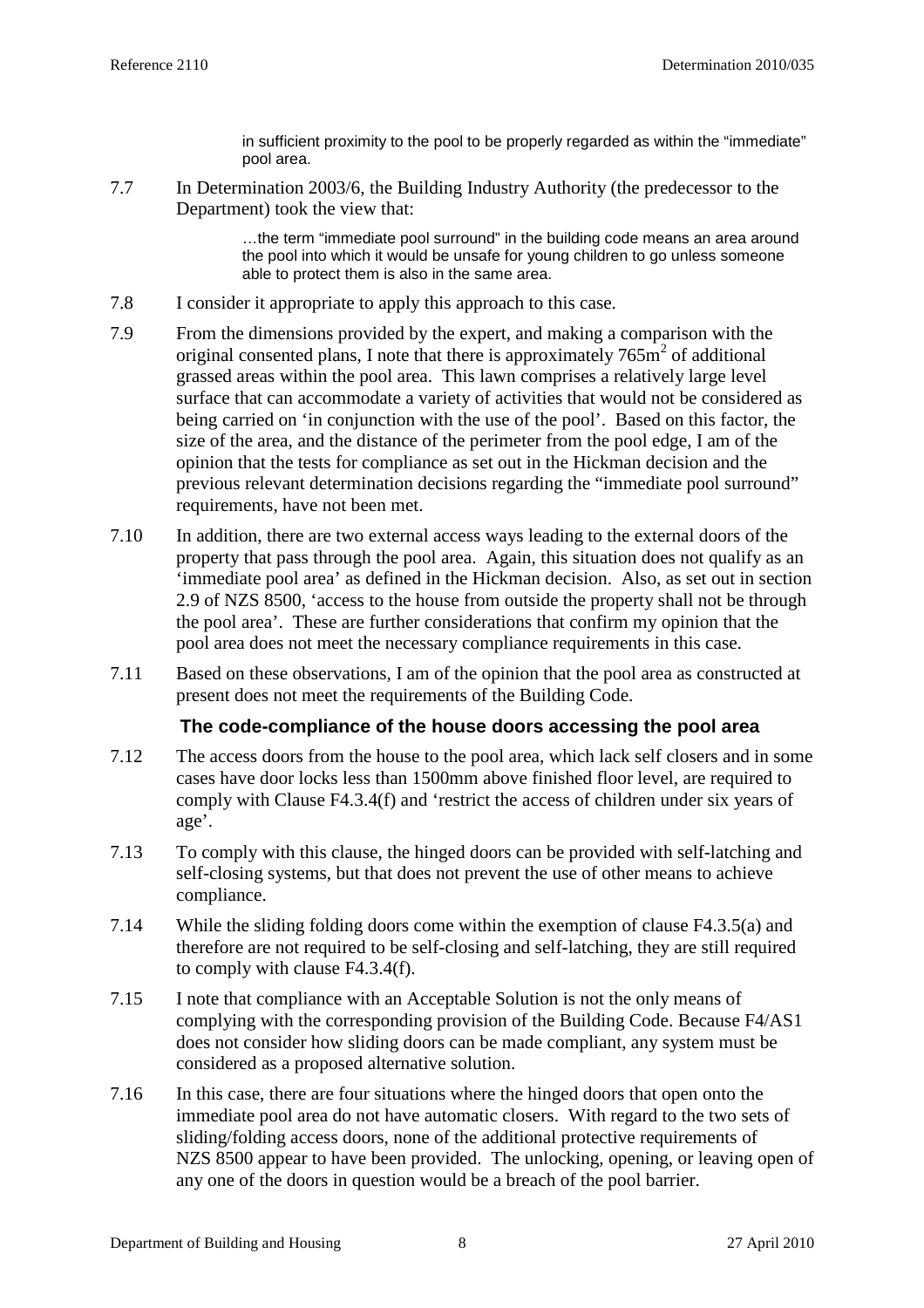7.17 The effectiveness of the pool barrier relies on the behaviour of the people using the doors from the various rooms in the house. I am therefore of the view that none of these doors meets the requirement of Clause F4 to restrict the access of children under six years of age.

## **The issuing of the notice to fix**

- 7.18 The authority has issued a notice to fix that noted that there was a failure to comply with Clause F4 and that the swimming pool fence was not built in accordance with the building consent.
- 7.19 I note that the building consent was issued on 29 April 2003 under the former Building Act. Therefore, in accordance with section 436 of the current Act, any code compliance certificate issued in relation to that consent must be considered by the authority in terms of compliance with the Building Code and not in terms of the building consent. In addition, while the authority notes that there is a failure to comply with Clause F4, there is no requirement on the notice to fix to provide any protection to the top of the ha-ha. I am therefore of the opinion that the wording of the notice to fix was incorrect and that the authority should modify it accordingly.

# **8. What is to be done now?**

- 8.1 It is not for me to say how the pool barriers or the lack of a fence above the ha-ha are to be brought to compliance with the Building Code. That is for the owner to propose and for the authority to accept or reject.
- 8.2 Clause F4.3.5 allows solutions to maintaining a pool barrier for doors, other than doors that are self-closing and self-latching. It provides flexibility for compliance with Clause F4, keeping in mind that the Schedule provides only one possible solution and the Building Code is a performance-based document. It is for the authority to consider and accept an appropriate solution, with the Schedule setting the safety standard.
- 8.3 As discussed in Determination 2009/76, until NZS 8500 is cited in the compliance document for Clause F4, it does not have the legal status of a compliance document. However NZS 8500 was approved by the Standards Council on 3 November 2006 to be a New Zealand Standard and as such must command respect as representing the consensus of the major national bodies represented, arrived at after a process of public consultation. I note that NZS 8500 had not been issued at the time the first building consent was issued; however, the authority may well compare any solutions proposed by the applicants with those offered in NZS 8500. The above remarks must not be taken to mean that NZS 8500 is an Acceptable Solution for Clause F4. That cannot be the case unless and until F4/AS1 is formally amended in accordance with section 29 of the Building Act.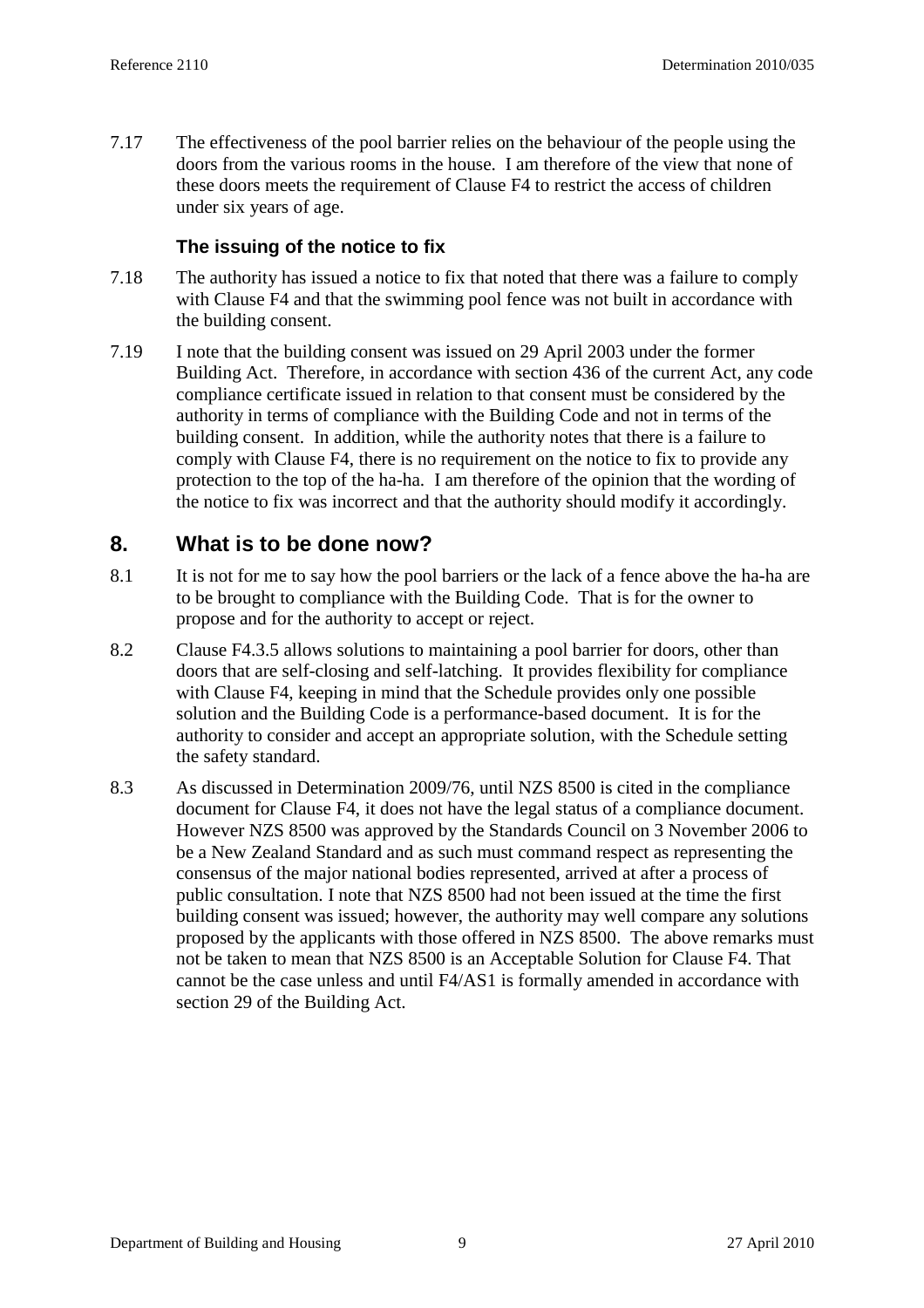# **9. The decision**

9.1 In accordance with section 188 of the Act, I hereby determine that:

- neither the pool barriers, including the hinged and sliding doors from the house, nor the lack of a barrier to the top of the two sets of retaining walls, comply with Clause F4 of the Building Code
- the authority was correct to issue a notice to fix, however the content of the notice to fix should be modified to take account of the findings of this determination.

Signed for and on behalf of the Chief Executive of the Department of Building and Housing on 27 April 2010.

John Gardiner **Manager Determinations**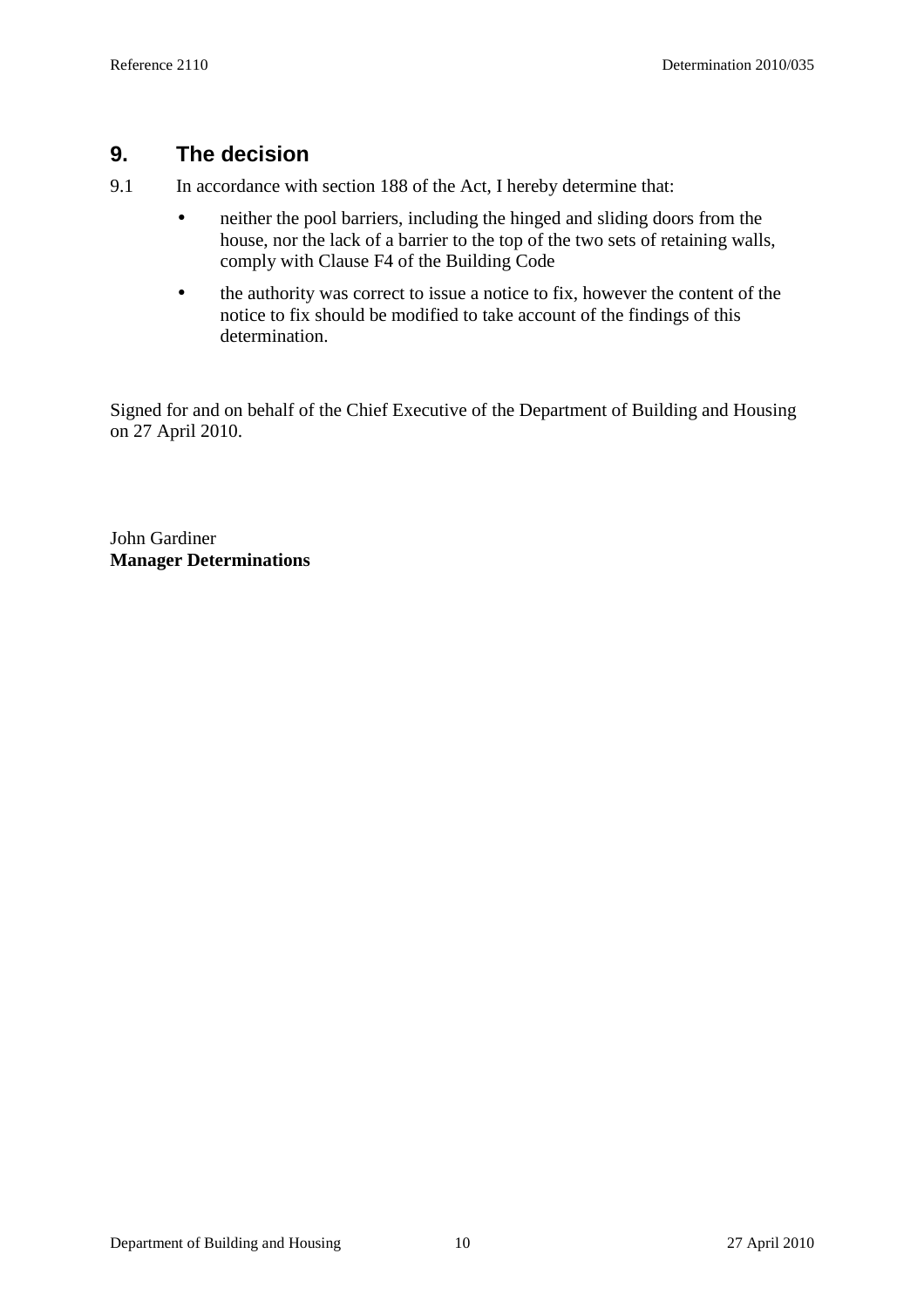# **Appendix A**

# **The legislation, the Acceptable Solution, and NZS 8500**

**The provisions of the relevant documents are:** 

## **The current Building Act:**

- **436 Transitional provision for code compliance certificates in respect of building work carried out under building consent granted under former Act** 
	- (1) This section applies to building work carried out under a building consent granted under section 34 of the former Act.
	- (2) An application for a code compliance certificate in respect of building work to which this section applies must be considered and determined as if this Act had not been passed.
	- (3) For the purposes of subsection (2), section 43 of the former Act—
		- (a) remains in force as if this Act had not been passed; but
		- (b) must be read as if—
			- (i) a code compliance certificate may be issued only if the territorial authority is satisfied that the building work concerned complies with the building code that applied at the time the building consent was granted; and
			- (ii) section 43(4) were omitted.

## **The Building Code:**

## **CLAUSE F4—SAFETY FROM FALLING**

## **OBJECTIVE**

**F4.1** The objective of this provision is to safeguard people from injury caused by falling.

## **FUNCTIONAL REQUIREMENT**

**F4.2** Buildings shall be constructed to reduce the likelihood of accidental fall.

## **PERFORMANCE**

- **F4.3.1** Where people could fall 1 metre or more from an opening in the external envelope or floor of a building, or from a sudden change in level within or associated with a building, a barrier shall be provided.
- **F4.3.4** Barriers shall:
	- (a) Be continuous and extend for the full extent of the hazard,
	- (b) Be of appropriate height,
	- (c) Be constructed with adequate rigidity,
	- (d) Be of adequate strength to withstand the foreseeable impact of people and, where appropriate, the static pressure of people pressing against them,
	- (e) Be constructed to prevent people from falling through them, and
	- (g) Restrict the passage of children under 6 years of age when provided to guard a change of level in areas likely to be frequented by them.

|        | <b>Provisions</b>                                                                         | <b>Limits on application</b>                                                                                                   |
|--------|-------------------------------------------------------------------------------------------|--------------------------------------------------------------------------------------------------------------------------------|
| F4.3.3 | Swimming pools having a depth of water exceeding<br>400 mm, shall have barriers provided. | Performance F4.3.3 shall<br>not apply to any pool<br>exempted under section 5<br>of the Fencing of<br>Swimming Pools Act 1987. |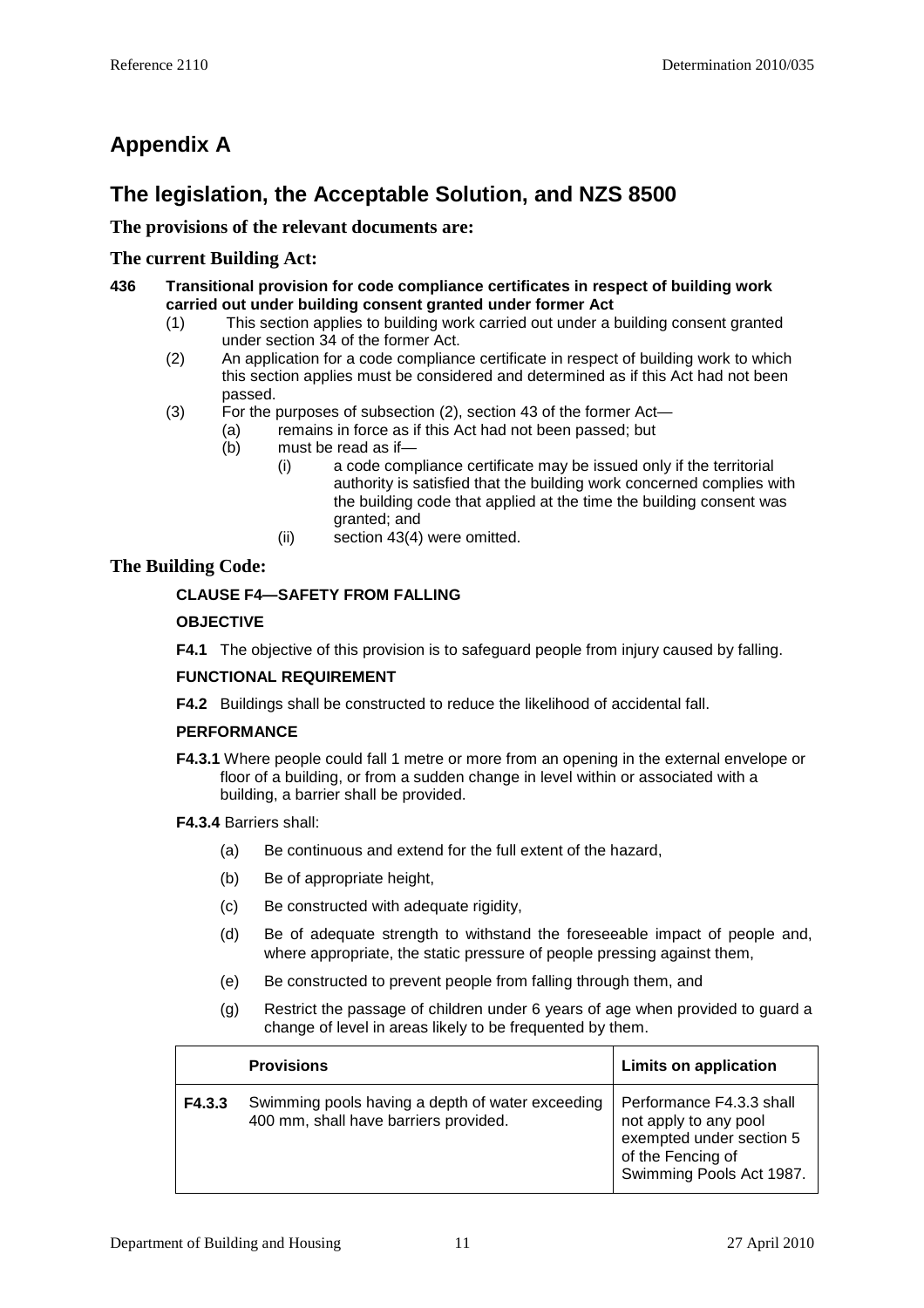| F4.3.4 | Barriers shall:<br>(a) Be continuous and extend for the full height of<br>the hazard,<br>(b) Be of appropriate height,<br>(c) Be constructed with adequate rigidity,<br>(d) Be of adequate strength to withstand the<br>foreseeable impact of people and, where<br>appropriate, the static pressure of people<br>pressing against them,<br>(e) Be constructed to prevent people from falling<br>through them, and<br>(f) In the case of a swimming pool, restrict the<br>access of children under 6 years of age to the<br>pool or the immediate pool area,<br>(g)Restrict the passage of children under 6 years of<br>age when provided to guard a change of level in<br>areas likely to be frequented by them. | Performance F4.3.4(f) shall<br>not apply to any pool<br>exempted under section 5<br>of the Fencing of<br>Swimming Pools Act 1987. |
|--------|------------------------------------------------------------------------------------------------------------------------------------------------------------------------------------------------------------------------------------------------------------------------------------------------------------------------------------------------------------------------------------------------------------------------------------------------------------------------------------------------------------------------------------------------------------------------------------------------------------------------------------------------------------------------------------------------------------------|-----------------------------------------------------------------------------------------------------------------------------------|
| F4.3.5 | Barriers to swimming pools shall have in addition to<br>performance F4.3.4:<br>(a) All gates and doors fitted with latching devices                                                                                                                                                                                                                                                                                                                                                                                                                                                                                                                                                                              |                                                                                                                                   |
|        | not readily operated by children, and constructed<br>to automatically close and latch when released<br>from any stationary position 150 mm or more<br>from the closed and secured position, but<br>excluding sliding and sliding-folding doors that<br>give access to the immediate pool surround from<br>a building that forms part of the barrier                                                                                                                                                                                                                                                                                                                                                              |                                                                                                                                   |

## **The Acceptable Solution, F4/AS1 (second edition) states:**

#### **3.0 Swimming pool barriers**

#### **3.1 Fencing**

**3.1.1** Fencing for swimming pools shall be constructed to no lesser standard than is required by the Schedule to the Fencing of Swimming Pools Act 1987, to restrict the access of children.

## **The FOSP Act:**

### **6 Special exemptions**

- (1) A territorial authority may, by resolution, grant an exemption from some or all of the requirements of this Act in the case of any particular pool where the territorial authority is satisfied, having regard to the particular characteristics of the property and the pool, any other relevant circumstances, and any conditions it imposes under subsection (2) of this section, that such an exemption would not significantly increase danger to young children.
- (2) In granting an exemption under subsection (1) of this section, the territorial authority may impose such other conditions relating to the property or the pool as are reasonable in the circumstances.

#### **8 Obligations of owner and persons in control of pool**

(1) Every owner of a pool to which this Act applies shall ensure that, except as provided in any exemption granted under section 6 of this Act, the pool, or some or all of the immediate pool area including all of the pool, is fenced by a fence that complies with the requirements of the building code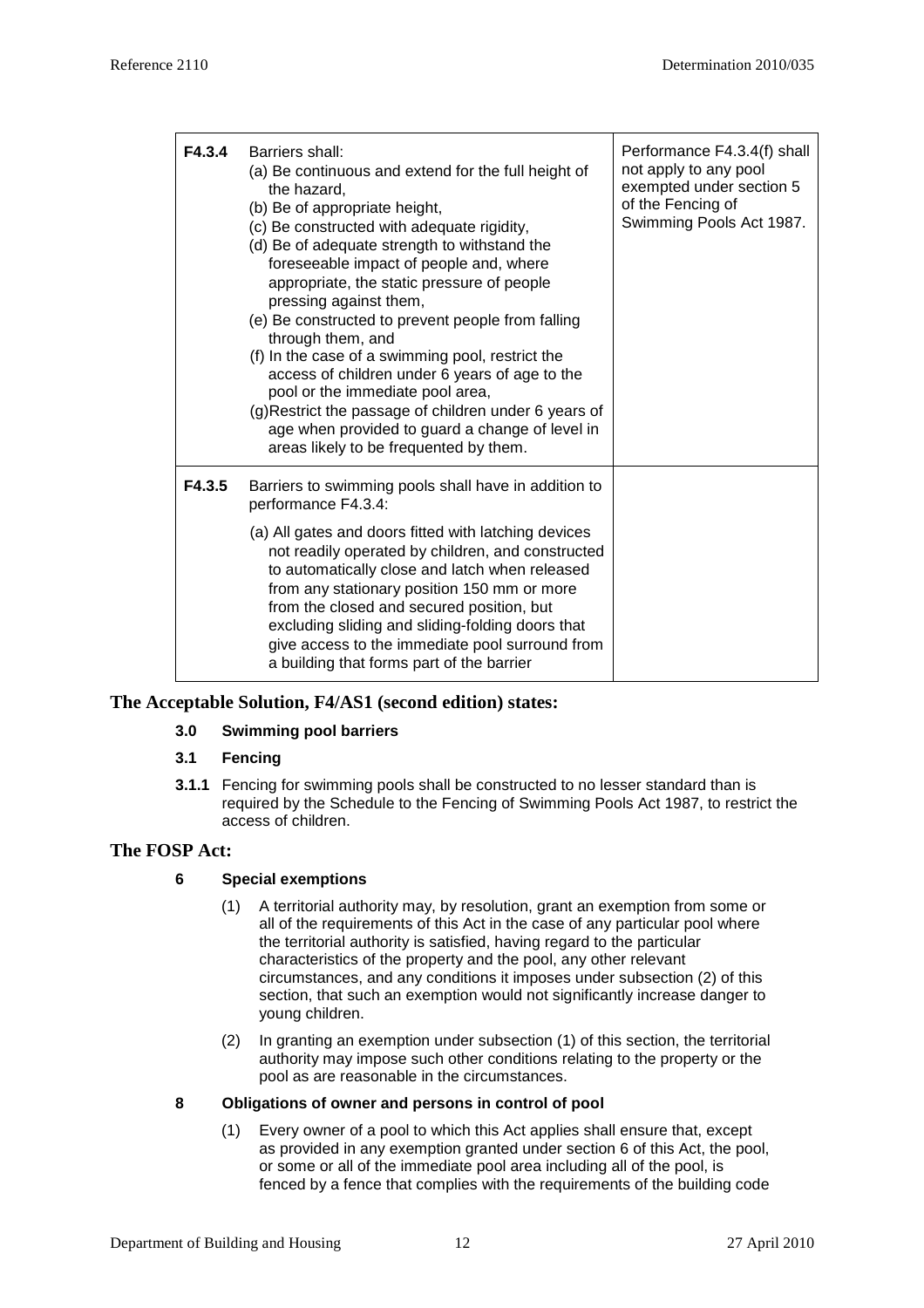in force under the Building Act 2004 in respect of swimming pools subject to this Act at all times when this Act applies in respect of the pool.

#### **12 Delegation of powers to committees of councillors**

The territorial authority may delegate its powers and functions under section 6 and clause 11 of the Schedule to any committee of the territorial authority appointed under clause 30 of Schedule 7 of the Local Government Act 2002 that comprises only members of the territorial authority; but may not delegate those powers and functions to any committee that has any members who are not members of the territorial authority or to any officer of the authority.

#### **13B Fencing in accordance with Schedule must be treated as means of compliance**

Any provision that is made for the fencing of swimming pools that is in accordance with the Schedule must, in respect of -

(a) matters subject to the Building Act 2004, be treated as a compliance document establishing compliance with the building code for the purposes of section 19 of that Act, and the requirements of this Act

#### **The Schedule to the FOSP Act:**

#### **Operations of gates and doors**

- **9** Every gate or door shall be fitted with a latching device.
- **10** Every gate or door shall be fitted with a device that will automatically return the gate or door to the closed position and operate that latching device when the gate or door is stationary and 150mm from the closed and secured position.

#### **Doors in walls of buildings**

**11** Where any building forms part of a fence and the pool is not contained within the building, any door that gives access to the immediate pool area need not comply with the requirements for gates or doors set out in clauses 8 to 10 of this Schedule to the extent (if any) that the territorial authority is satisfied that such compliance is impossible, unreasonable, or in breach of any other Act, regulation, or bylaw, and the door is fitted with a locking device that, when properly operated prevents the door from being readily opened by children under the age of 6 years.

#### **NZS 8500**

IMMEDIATE POOL AREA. The land in, or on which the pool is situated and so much of the surrounding area as is used for activities or purposes carried out in conjunction with the use of the pool. . . .

#### **2.3.2 Specific requirements for pools**

For new . . . pools at least one of the following requirements shall be met:

- (f) The pool shall be enclosed by an isolation barrier where a wall of a house contains doors opening from the house to the immediate pool area (regardless of direction of door swing). Should the doors not be self-closing and self-latching, then a lockable door latch 1500 mm above finished floor level shall be provided on every opening door-set. In addition there shall also be:
	- (i) An automatic pool cover that complies with ASTM F1346-91 $^6$ , and
	- (ii)  $\blacksquare$  An alarm complying with UL 2017<sup>7</sup> capable of detecting unauthorised access from the house into the immediate pool area, and that when activated emits a sound of 85 decibels or more to be heard from the house.

 $\overline{a}$ 

<sup>6</sup> American Society for Testing and Materials Standard F13646-91(2003) *Standard performance specification for safety covers and labelling requirements for all covers to swimming pools, spas, and hot tubs.* 

<sup>7</sup> provisions that would restrict the access of children given that the doors were not self-closing and self-latching.